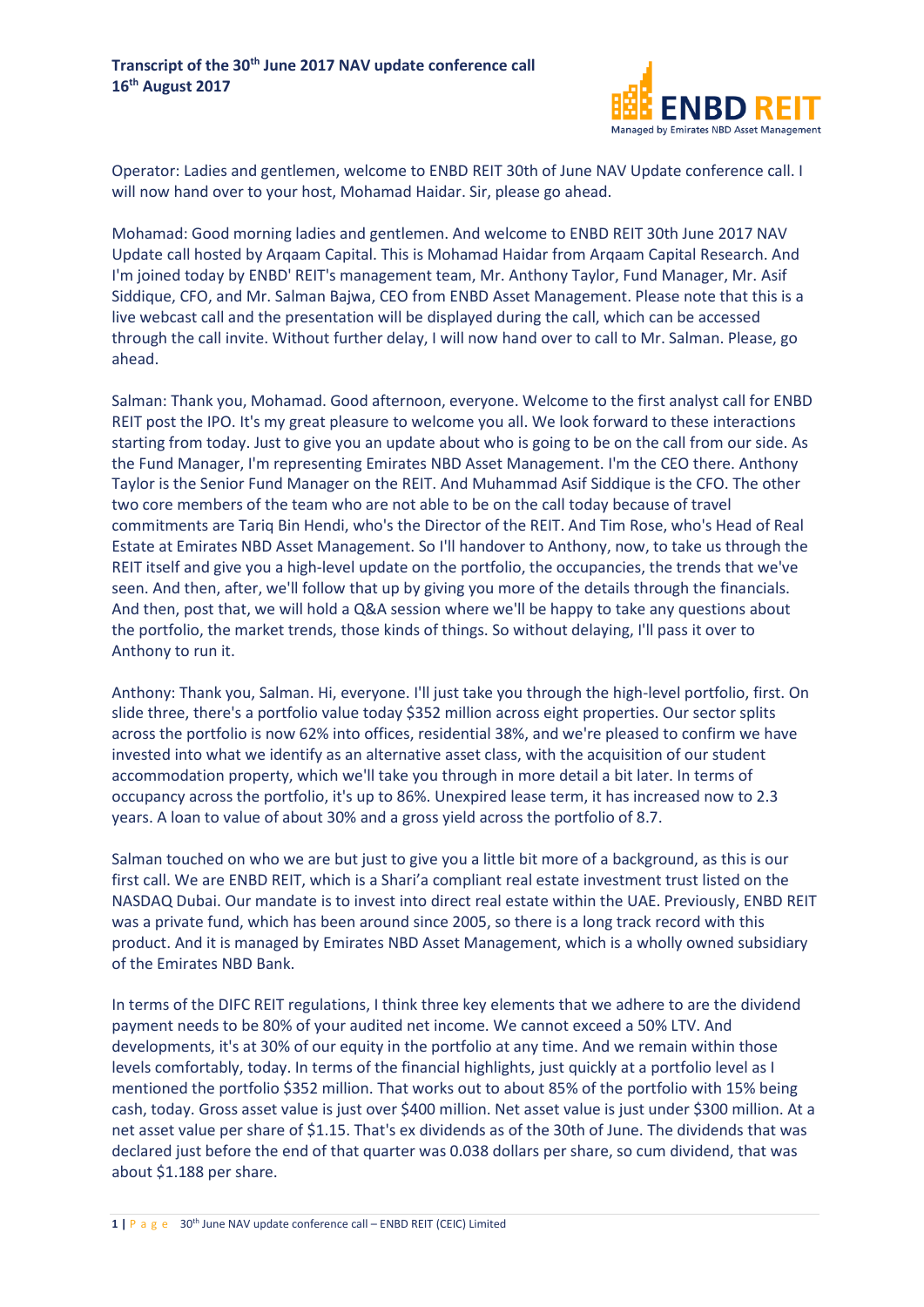

The gross yield on the portfolio from the rental income only is 9.9%. And the net yield, which includes your rental and revaluations is at 7.1%. In terms of share price, as of the 30th of June, that was at \$1.08, which was about a 6% discounted in net asset value.

Looking at the real estate asset portfolio. So with our recent acquisition, we have now exceeded a million square feet. We've just gone over that. In terms of the portfolio values, our top two assets make up about 50% of the portfolio in value. Al Thuraya 1 and Burj Daman are the two largest, both offices. And then, we have increased our alternative asset sector with that acquisition of Uninest, which is at 10% of portfolio our value.

In terms of our geographic location, we still maintain offices in prime locations. So that is in Tecom with Al Thuraya. We have Burj Daman in the DIFC. And we have two office buildings in Dubai Healthcare City. In line with our strategy, we hold residential in what we consider more affordable areas. We have residential holding out in Dubailand, Remraam Development. We have an asset in Dubai Silicon Oasis and our third residential tower, Arabian Oryx House, sits in what is now called Barsha Heights. It used to be Tecom C along the Sheikh Zayed Road.

The recent acquisitions that we've acquired was the student accommodation which also sits out in Dubailand but in a location called Dubai Residential Complex at the intersection of the Al Ain Road and the 611, which is directly opposite the Al Ain Road to Academic City. And the most recent acquisition, which we've announced is the South View School. Please keep in mind, this was after the 30th of June so it's not included in any of the numbers. But that sits also in the Remraam development, along the E611.

In terms of locations, we are still 100% invested in Dubai, today. We acknowledge we are a UAEfocused fund. We do have an appetite to invest into Abu Dhabi to about 10% to 20% of the portfolio value. So we will be focusing on that in other acquisitions that are expected to come through. In terms of the investment strategy, it is to continue to build that alternative asset class. We are looking to grow that to about 20% to 30% of the portfolio. Currently sitting at 13%, following the acquisition of the South View School.

Just a point on this. While we're focusing on that alternative sector, the key feature for us is longterm leases. And those may also come through by way of offices or residential acquisitions, which can have long-term leases attached to them as well. So although the focus is alternatives, that doesn't exclude the other sectors from our acquisition pipeline as well.

Just to touch briefly on the market where we sit today. I think it's safe to say that the market has been relatively soft. What we've seen in the office market is it has been robust during the last couple of quarters. And occupancies and rates have remained at current levels. On the residential side, we have seen some softening of rental rates in the markets. There are fragments of positive signs coming back to the market, a lot hovering around the Expo 2020, in terms of contracts now being awarded and that's starting to bring positive sentiment back. But I think it's safe to say as of today, the positive sentiment has not turned that residential market, yet and we're still looking forward for that to happen in the coming quarters.

So just unpacking the portfolio a little bit more. We have a slide on, the chart on slide 13. Which, on the left-hand side, your bar chart says, looking back for the last 12 years, in terms of what the composition is of your rental income. And on the right-hand side is your annual contractual rentals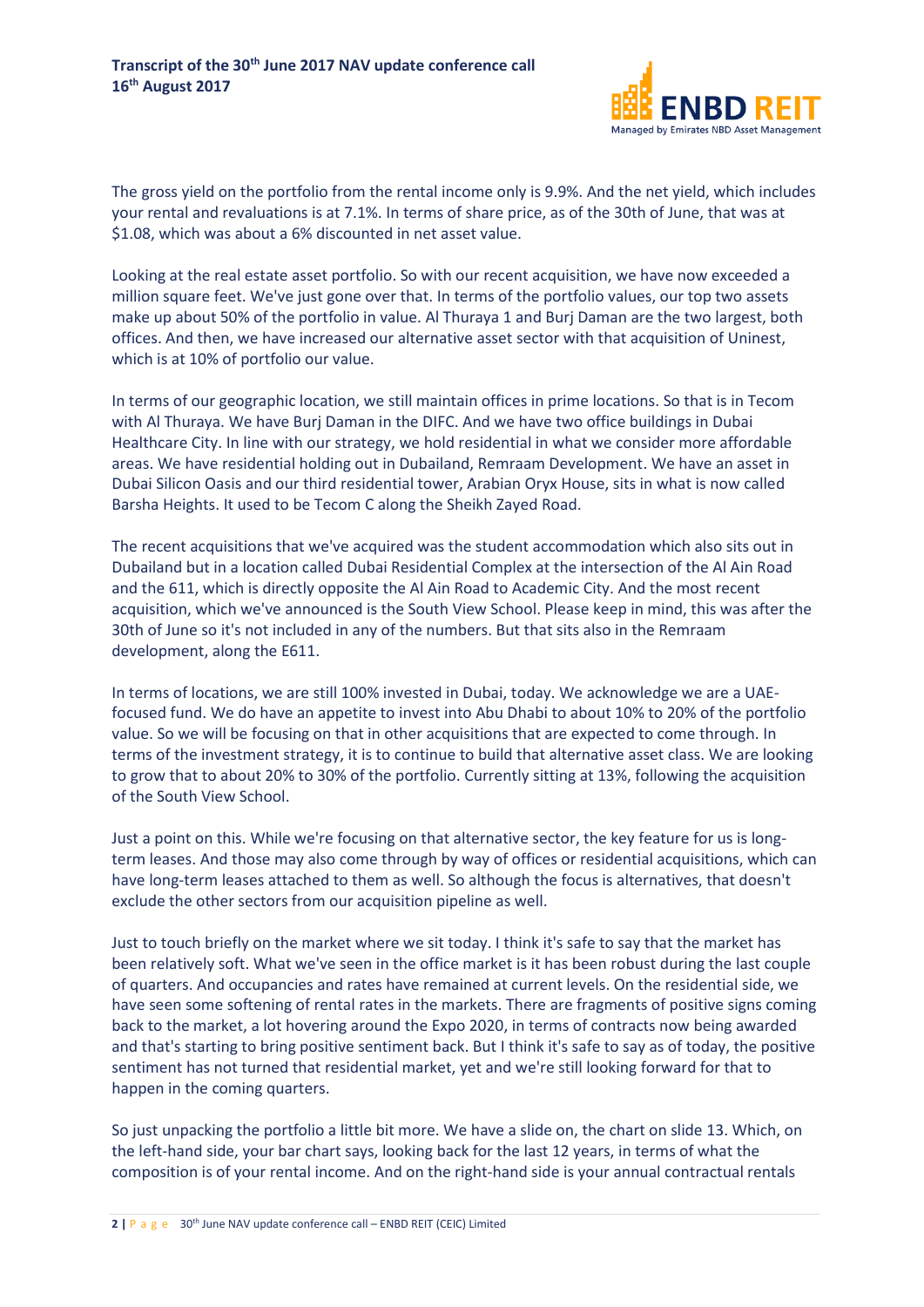

going forward as of the 30th of June. As you can see, that increases by about 10%. That's largely due to the acquisition we did with the Uninest transaction. In terms of your office rentals coming through, that's expected to remain relatively stable for the coming quarters. And potentially increasing with the additional leasing out at Burj Daman.

On the residential side...and we'll pick up on this in a bit more detail later but that is expected to come down slightly in the next quarter with the rental guarantee expiring at Binghatti Terraces in Dubai Silicon Oasis. As well as the vacating of Media Rotana from Remraam asset. And we'll give you some sort of color around both those events in the next couple of slides.

In terms of the overall occupancy, as mentioned at the start, that's at 86%, today, with, the largest impact on that number not being higher, remains Burj Daman, which is still at 56%. Similar to what it was in March.

So on the office sector, which makes up 62% of the portfolio by value, your occupancy rate across all office assets is at 78%. As I touched on, Burj Daman is keeping that low and the rest are in the 80% and 90%. For us, a key focus of this portfolio is improving the weighted unexpired lease term, so your WAULT. And on the office portfolio, Burj Daman and Dubai Healthcare 49 are doing quite nicely at over four years. Al Thuraya One, our largest asset is now under one year. That is a historical feature of this building. Where a lot of leases are signed on an annual basis. We now have an agreement with Tecom, we can enter into long-term leases. So, typically, we're singing up to three years. And we will expect that to move up in the coming months as those leases get renewed on longer terms. Dubai Healthcare City 25 typically, the leases share three to five years. This is just a point in time where we have about 40% of the building coming up for renewals in this financial year. Most of those are being negotiated again on three to five year terms, so expect that to move up, as well, across the office portfolio.

On the residential portfolio, it's just under 30% by value. Again, in terms of our occupancy, this is high. We do anticipate this will come down slightly in the September NAV numbers. Just given, like I mentioned earlier, Binghatti Terraces, this reflects the rental guarantee for the first one year post the acquisition. That rental guarantee has expired in July. So post the 30th of June NAV, the occupancy has come down. We have appointed Asteco Property Managers to manage this building for us. And they are leasing the building out at the moment. We're at around 50% occupancy, so we are seeing good traction on the leasing. And we expect that to pick up further, as we come out of summer.

On the Remraam property Media Rotana have also vacated over the summer, in July. And we have appointed property managers, Core Savills, to manage that building. They have started leasing there and we're around 20% occupied today, on the leasing out of that. So again, there is traction on both of these assets. What we expect to see is, obviously, the residential portfolio occupancy will come down in September, but that will pick up to similar levels by the end of the year.

I'll move onto, now, to our acquisitions, our two acquisitions. And take you through those, in detail. The first one being our South View School, which is out in Remraam, Dubailand. This is a build to suit opportunity at a total value of 55 million dirhams. So how it works is, we take over the ownership of the land. There is an identified operator who will manage the development through to completion, which is expected end of July 2018 to open in September of 2018. And along the way, as the REIT and the owner of the property, we will progress pay out the construction to the contractors. ENBD REIT will appoint its own cost consultant to manage that outflow of capital during the construction, we will earn 5% return on the outlays. On completion and on the school opening in September next year,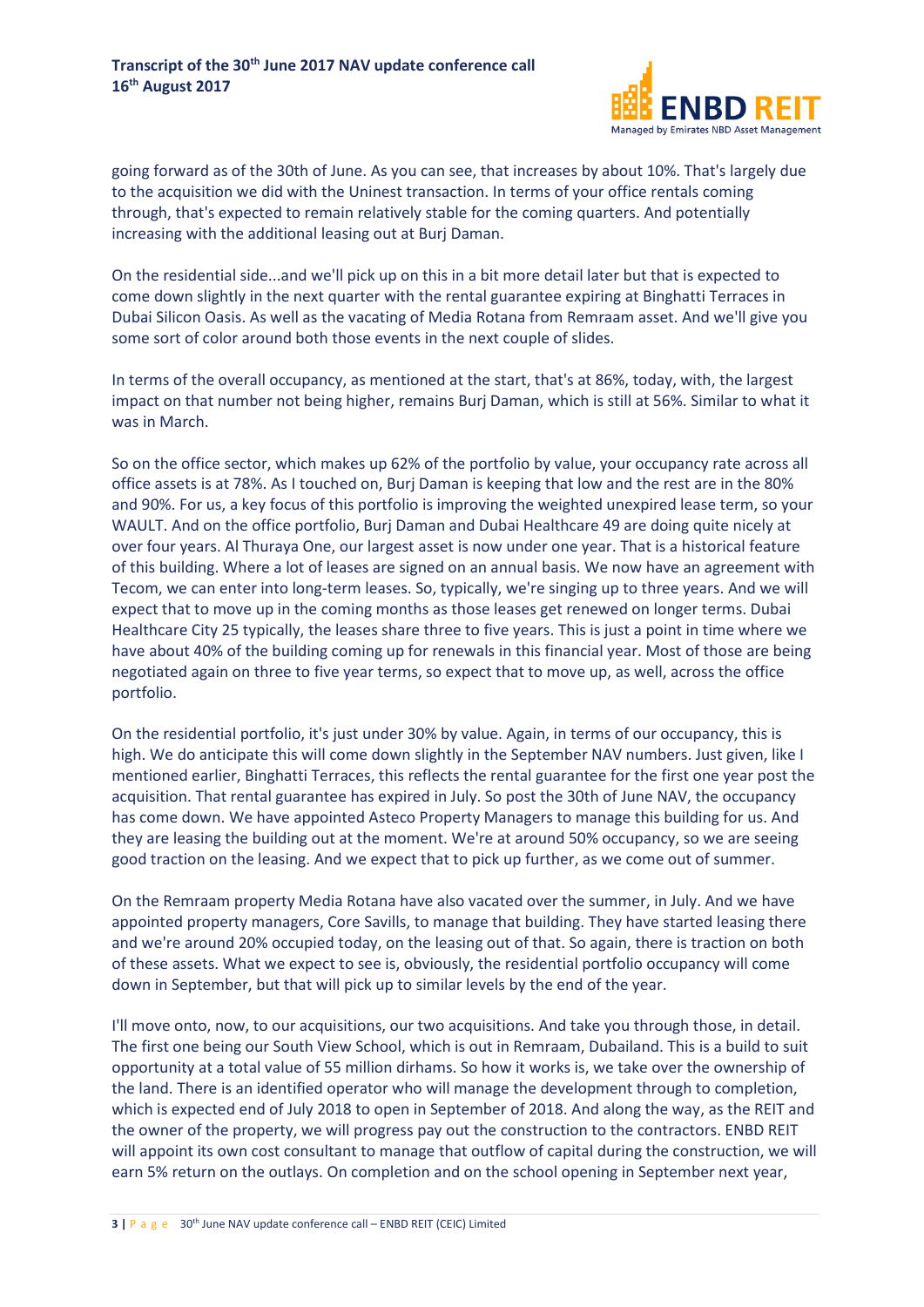

that return will increase to a 9% yield on the assets.

The operator has committed to an initial term of nine years with obligations for a further 15 years on the lease. So it effectively works out to a 24-year lease with the operator. And the ground lease is 26 years initial term, plus a renewal for 10 years. So a total of 36 years on the ground lease.

In terms of the operator, who they are -- Interstar Advisory Services. They currently manage a number of schools within the UAE and India. Probably, their most well-known school is the Victory Heights Primary School in Dubai Sports City. They also manage three Delhi Private Schools in the Gardens, Sharjah, and Academic City, as well as the Wonder Years Nursery.

They obviously have the track record in this area. What we do like about this proposal in the Remraam community is the affordability of this education offering. We have seen, over the last couple of...well, last 12 months, that there has been a bit of pressure on some of the high-end education offerings. And again, a lot of people are looking for a more affordable alternative and this fits nicely into that bracket.

The other acquisition that we acquired back in May is the purpose built student accommodation. As I mentioned this sits in the Dubai Residential Complex in Dubailand. It was purpose built by a global specialist GSA, which is Global Student Accommodation. They have entered into a sale and leased structure for seven years, so that expires in May 2024 at an 8% yield. Three years, flat for the first flat rental. And then there's a 5% increase every two years thereafter.

GSA has a well-established global track record, in terms of offering student accommodations. The founder was originally out of the UNITE group and Urbanest in the UK. As GSA they currently manage a number of student accommodation assets across Europe, Ireland, and out into the East as well. So this is their first Dubai asset and they're also looking to expand going forward as well.

So that's the portfolio. We'll obviously take questions a bit later. But before then, I'll hand over to Asif to run you through the financials. So over to you, Asif.

Asif: Thanks, Anthony. As this is our first presentation, we have detailed information available in the appendixes, about the statements. But, briefly, financial positions has three components. The first one is, investment properties, second one is Islamic deposit, and the last one is Mudaraba payable. Investment properties, as you know, we have eight properties at this moment and Anthony touched on them in detail. It's a Shari'a compliant product and we have Islamic deposits placed accordingly. So we have \$71 million either in cash or in Wakalas. Wakalas are typically three to nine months maturity but with a breakable clause, which means that at the time deployment we will not have any issues with that. Mudaraba payables, it's a five year facility at competitive rate. And we have availed \$117 million out that. And \$74 million dollars is still available with that. Once the deployment opportunities happen, we will transfer those to \$70-odd million amount to the investment properties, which will take our investment property from \$350 million dollars to half a billion dollars. With that, I'll move to the income statement.

Where, on the left-hand side you can see the bar chart is showing three components of our total income. The first one is the main one, is rental income, which is the consistent one. And then we have profit shares from Islamic Deposit. And the last one is unrealized gain.

Rental income is 12-13 up from the previous quarter. We acknowledge the historic information is not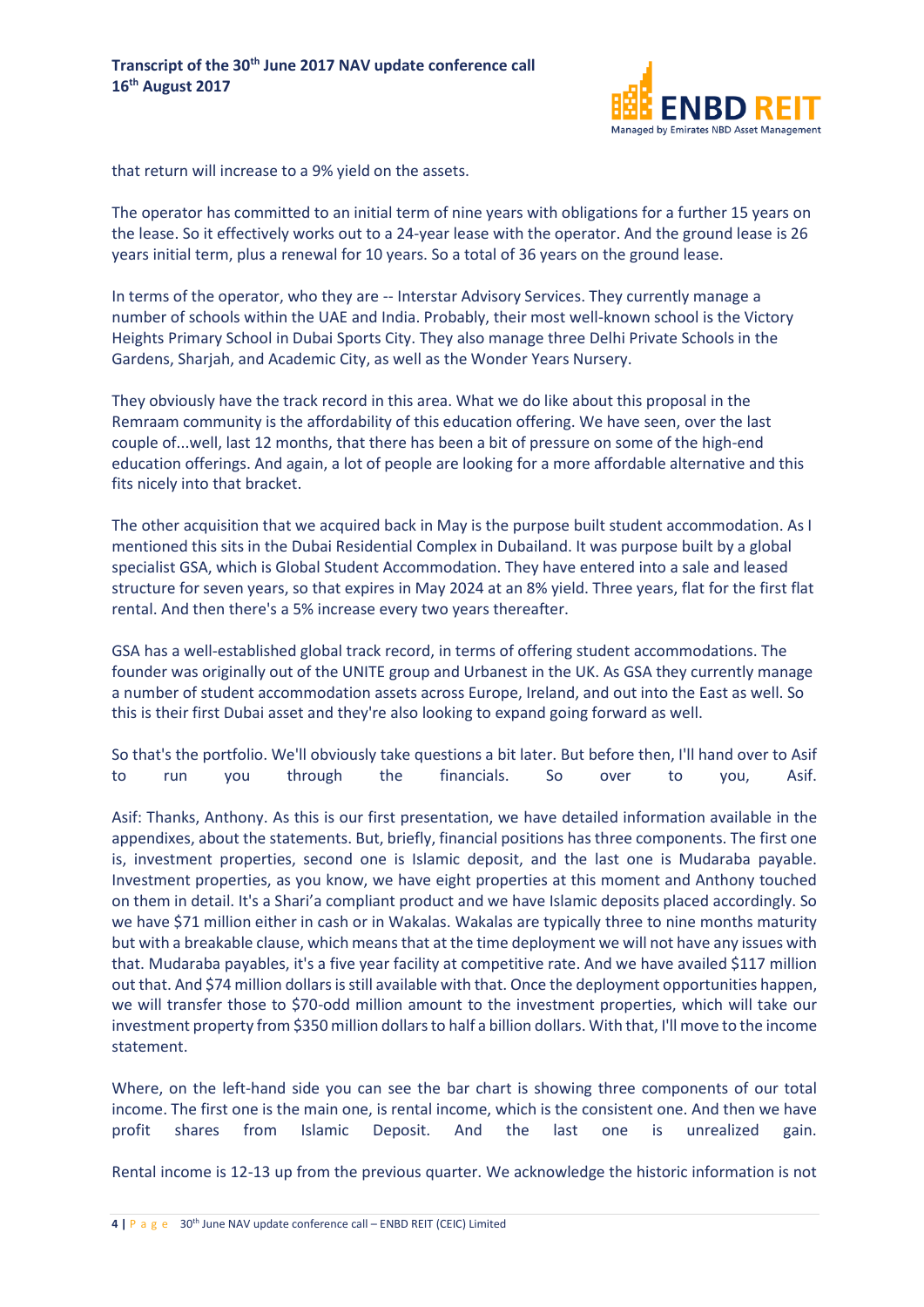

available, here. But due to the different structures, we were unable to put that information as a comparative. But going forward, in the next presentation you will see the comparative information on a quarterly basis. So \$7.2 million dollar income is from the current portfolio, which has the unit of rental income, which is 4% up from the previous quarter. That is the main component for the 12% increase.

Then we have the profit share, which is mainly on the Islamic deposit. We have kept that amount in the deposit so that we can cover the cost on the cash. Once the deployment will happen on acquisitions, the rental income bar will go up and the profit share will diminish. Lastly, unrealized gain. Unrealized gain is on the various properties in this quarter and it's totaling \$2.5 million dollars.

Our total income is \$10 million dollars. On the right-hand side, on the bar chart, you can see that \$10 million is ending up with a net profit of \$5 million dollars, which is around 51% margin. The blue portion is operating expenses, which is mainly on the annual maintenance contract, or owner's association, or utilities cost. The orange one is fund expenses, which has the profit expense on the Mudaraba, which is around \$1.4 million dollars. The management fee, which, currently, we are paying 50% of the new money as per the prospectus. Once 80% deployment of cash will happen, then the full management fee of 1.5% will kick in. So at this moment, we are paying 50% of the management fee on the new money maised at the IPO.

We have detailed information available in the appendixes. The first one is financial position. We have touched on the main key areas investment properties, then Islamic Deposit and cash, and the last one Mudaraba facility. There are trade payables and trade receivables which is mainly the dividend of around \$9 million dollars. And then, management fee and other payables which is included in this financial position. Then in the income statement, which is the total income of \$10 million. Then operating expenses is around 16% of income and we have a margin of 85% to 84% on this operating income.

As I have already touched on the main expenses in the fund, we have around \$3.3 million expenses with one off expenses are in the range of \$500,000 to \$600,000, which will not repeat in the Q3. We have 51% margin. As one-off expenses will go out, our margin will increase to 56%. And if we strip out the unrealized gains then we will end up with a low 40% margin. With that, we are open to any questions. I'll hand it over to Mohamad. Thank you.

Operator: Thank you. Ladies and gentlemen, we will now start our question and answer session. If you wish to ask a question, please press zero-one on your telephone keypad. Thank you for holding. Our first question comes from Ankit Gupta, SHUAA Capital. Please, go ahead.

Ankit: Hello, gentlemen. Thanks for the call and taking my questions. I have primarily questions related to the properties, which you are currently leasing in the residential space for, say, Binghatti Terraces and Remraam. If you can give us some color on what are the passing rates rental ratios realizing per square foot? That would, indeed, be helpful. Thank you.

Anthony: So, thanks, Ankit it's Anthony, here. On Binghatti Terraces, we don't typically look at rental rates on a per square foot basis. For the residential properties, we look at them per unit. And there is obviously quite a big range in composition of the unit rates around the building. But I think it's safe to say that in terms of what we had on our rental guarantee for the building of about \$14.5 million, what we have seen over the last couple of months with what the market is comfortable in paying is that that's probably down by about 10%. So we'll be looking for a total gross income from properties at around theAED13 million to AED13.5 million once we are fully occupied.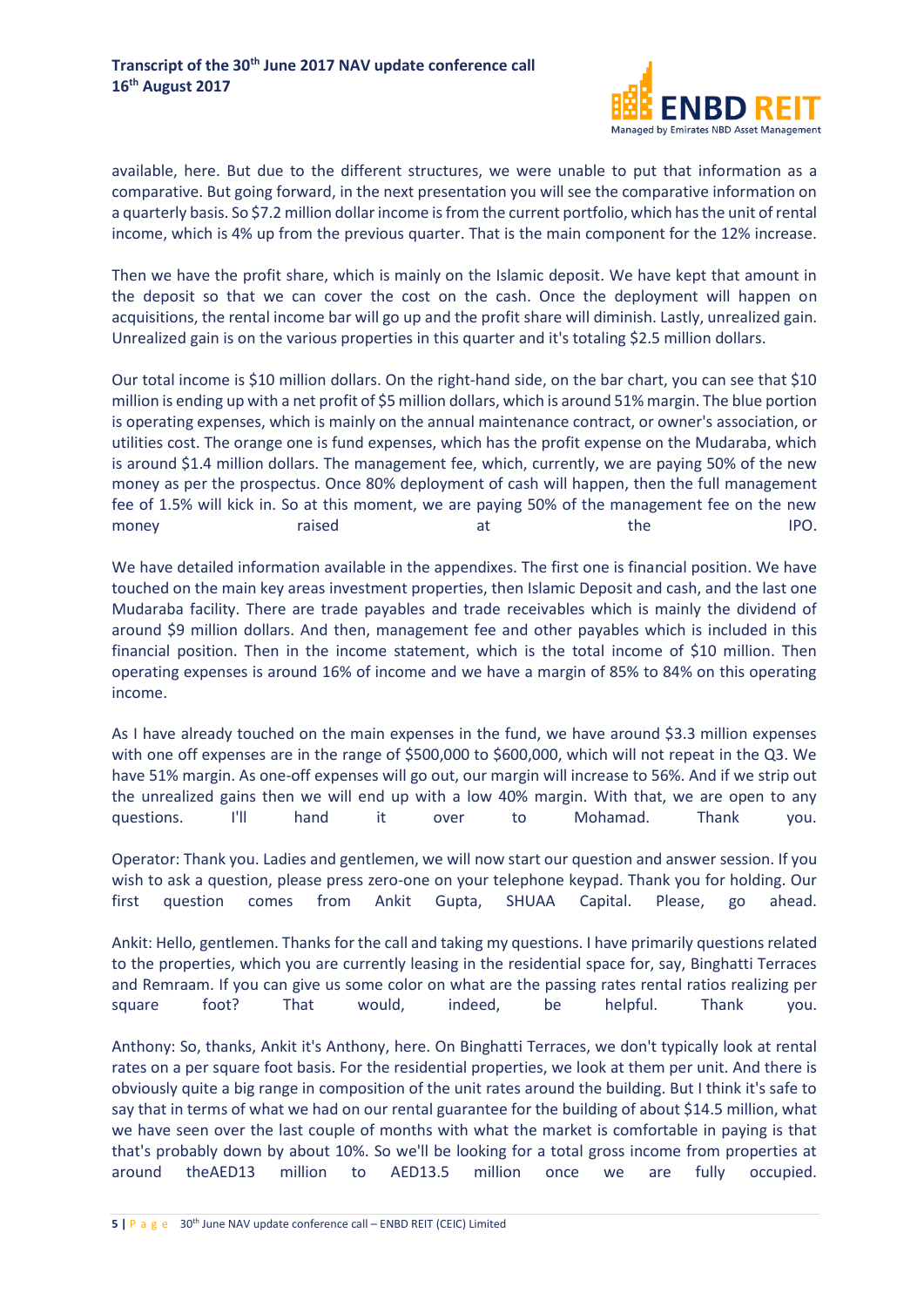

| Ankit: Thanks, Anthony. On that note, what are the expenses related to the property manager on this |         |      |      |  |       |                                       |         |  |           |        |        |          |
|-----------------------------------------------------------------------------------------------------|---------|------|------|--|-------|---------------------------------------|---------|--|-----------|--------|--------|----------|
| one?                                                                                                | What    |      | vou  |  | will  |                                       | end     |  | <b>up</b> | paying |        | Asteco?  |
| Anthony:                                                                                            |         |      |      |  |       | They get paid a rate around 2% of the |         |  |           | gross  | rental | income.  |
| Ankit:                                                                                              | Thanks. |      | What |  | about |                                       | the     |  | other     | one.   |        | Remraam? |
| Anthony:                                                                                            |         | It's | at   |  | a     |                                       | similar |  | rate,     |        | as     | well.    |

Ankit: No. I mean like are you looking at it again, as a square foot basis over there? Or, again, as a unit basis? And what are your indications based on recent contractual income guarantee, which was around 10.1% gross yield? What are we looking at on that basis if you were to assume 100% occupancy?

|        |     |         |       |        |      |           |         |      | Anthony: Yes, I think they would also expect to see about 10% of the previous gross rental that was     |
|--------|-----|---------|-------|--------|------|-----------|---------|------|---------------------------------------------------------------------------------------------------------|
|        |     |         |       |        |      |           |         |      | paid. If I recall correctly, that was about AED 8.4 million by Media Rotana. And so that will come down |
| into   | the | sort of |       | mid to |      | low AFD 7 | million | n on | Remraam.                                                                                                |
| Ankit: |     |         | Thank |        | vou, |           | that's  |      | helpful.                                                                                                |

Operator: Our next question comes from Dawod Alghoul, Amanat Holdings. Please, go ahead.

Dawod: Thank you for taking my question. My question is related to the share price. Right now, it's substantially below the NAV that you just showed to us in the presentation. Also, we noticed that post the dividends declaration, the price went through below one dollar. And I was wondering for the reason for the such that is such a contract the such a decline?

Anthony: Thank you. It's...I can't give an exact reason for why the share price is at where it is today. I think where we were at the IPO, in terms of our strategy and our deployment for the proceeds raised, we went out saying that we would probably looking to a three to nine month deployment, obviously, targeting the earlier of that range at the time of listing. We're now six months in and we've executed the two acquisitions but there is a large amount of cash still waiting to be deployed. And that may have some element on the share price. But in terms of the dividend that we paid out in June at 6.4%, that was slightly off the 7% target. Again, it probably doesn't reflect why the share price is trading at where it the contract of the contract of the contract of the contract of the contract of the contract of the contract of the contract of the contract of the contract of the contract of the contract of the contract of the contrac

Salman: Sorry. Just to add to that. This is Salman, here. So I think that's a fair question. And, look, it's something that we obviously track quite closely. As Anthony touched on, you know, you've got a couple of factors, here. One, obviously, we've got the slow summer months. So from a volume point of view, the exchanges are low even if you look at daily trade liquidity on the DFM. So separate from the stock, we have been in a fairly quiet zone.

The other specific thing is, we're obviously restricted, in terms of what we can communicate. But the key thing, if you think about from a story point of view, so post what was actually put out during the IPO, is how the cash gets deployed. Now, we've had a limited chance to do that. But we're pretty confident that in the coming weeks, you will be seeing more information coming out. And that then gives other prospective investors more of an insight into...and confidence, in terms of the track record of the deployment and where that leaves the portfolio going forward. So at the moment, obviously, the portfolio's got a fair amount of cash that is sitting there. So it's not utilizing the optimum yield as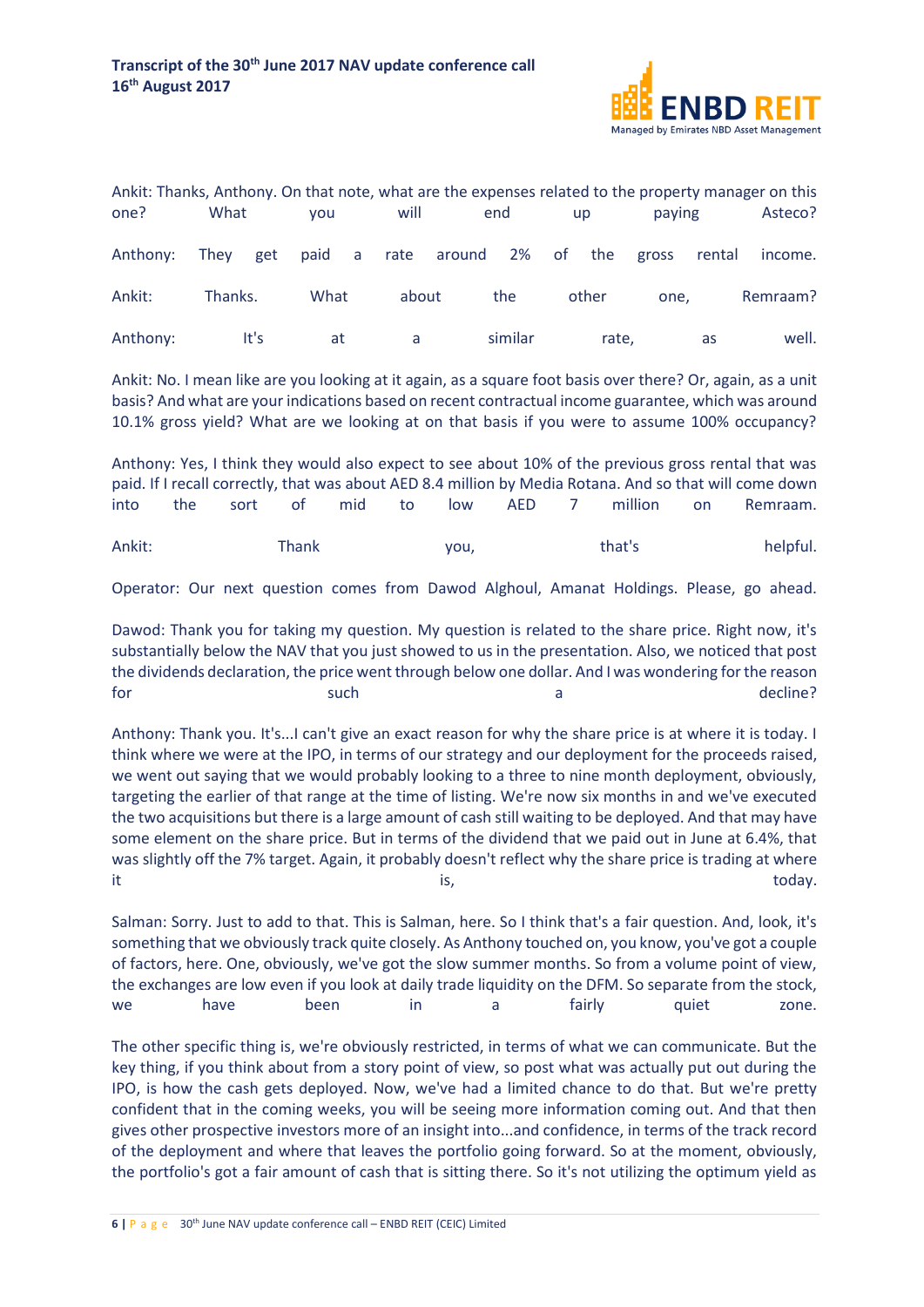

the portfolio had forecast to do or will be doing going forward. But within a very short period of time, as sort of this type of information come out, I think we would see...and our expectation would be that you would see a lot more of a bid come through for the stock. And that should have enough lifting effect on the portfolio and the share price.

Dawod: Thank Thank Thank you. Operator: Ladies and gentlemen, as a reminder, if you wish to ask a question, please press zero-one on your telephone keypad. Ladies and gentlemen, I would like to remind you, if you have any further questions, please press zero-one on your telephone keypad. Our next question is from Mohamad

Haidar. **An amazon and a Please**, a control and a go a control a head.

Mohamad: Thank you. Hello, everybody. I have a question on dividends. I know that the policy is to distribute at least 80% of audited net income. So should we think of this payout...or should we apply it on the cash profit or on the reported profit, which it also includes the non-cash gained? That's my first question. My second question, what are you targeting in for 2017 dividends in absolute terms? Should we expect growth over last year's distributions or flat dividends? Or are you targeting to maintain a dividend, here, similar to what you recently achieved? Thank you.

Anthony: Thanks, Mohamad. I think just to address the first part of the question. On the 80% of annual net income, that is a guideline by the DFSA regulations. It is our intention to distribute as much of our net income as possible. For the first six months of ending 30th of June, we distributed close to 100% and there was an element of revaluation gain in that amount. As we invest the remaining cash and draw on the debt facility, we expect to see that revaluation gains getting replaced by contractual rental income. So for the financial year ending March, we expect the contractual income to be a large component of the dividend that's been paid.

In terms of what we distributed last year, for the 12 months, ending in December, we had distributed a 5.8% dividend. Our expectation this year is that will be distributing close to 7%. So it is expected to improve. And again, with the change in structure and deployment of the capital into assets, that will be largely made up of the rental revenue generated.

Mohamad: That's very helpful. Thank you. I have another question on the leasing activity in Burj Daman. So we know it's currently at roughly 55% occupancy. So does the remaining 45% occupancy require any type of additional capex renovation or design capex before it could made available to the public. And what type of units are currently offered at Burj Daman? Are they core and shell or serviced units? And if you can share the leasing rate or the rents on each type of units please?

Anthony: Sure. So to start with, in terms of our holding at Burj Daman. We have already gone out and spent capital expenditure on fitting out the different units to different levels of the building. On the tenth floor we've fitted out to Category A fit out, which is your ceilings, all your fire systems, obviously the raised flooring is in the building already and this means the tenant can move in a lot quicker with their internal fit out and be up and running.

On the fourteenth floor, we have subdivided the space into units, which range from just over 2,000 square feet up to about 5,000 square feet per unit. We have fitted it out with partitions. We have left the ceilings and the fire systems out. The reason for that is some tenants do look for flexibility when they move into a space. And if we go in and put in those services, they typically get removed if the tenant requires a slightly different areas to what's been created. So we have combinations to facilitate